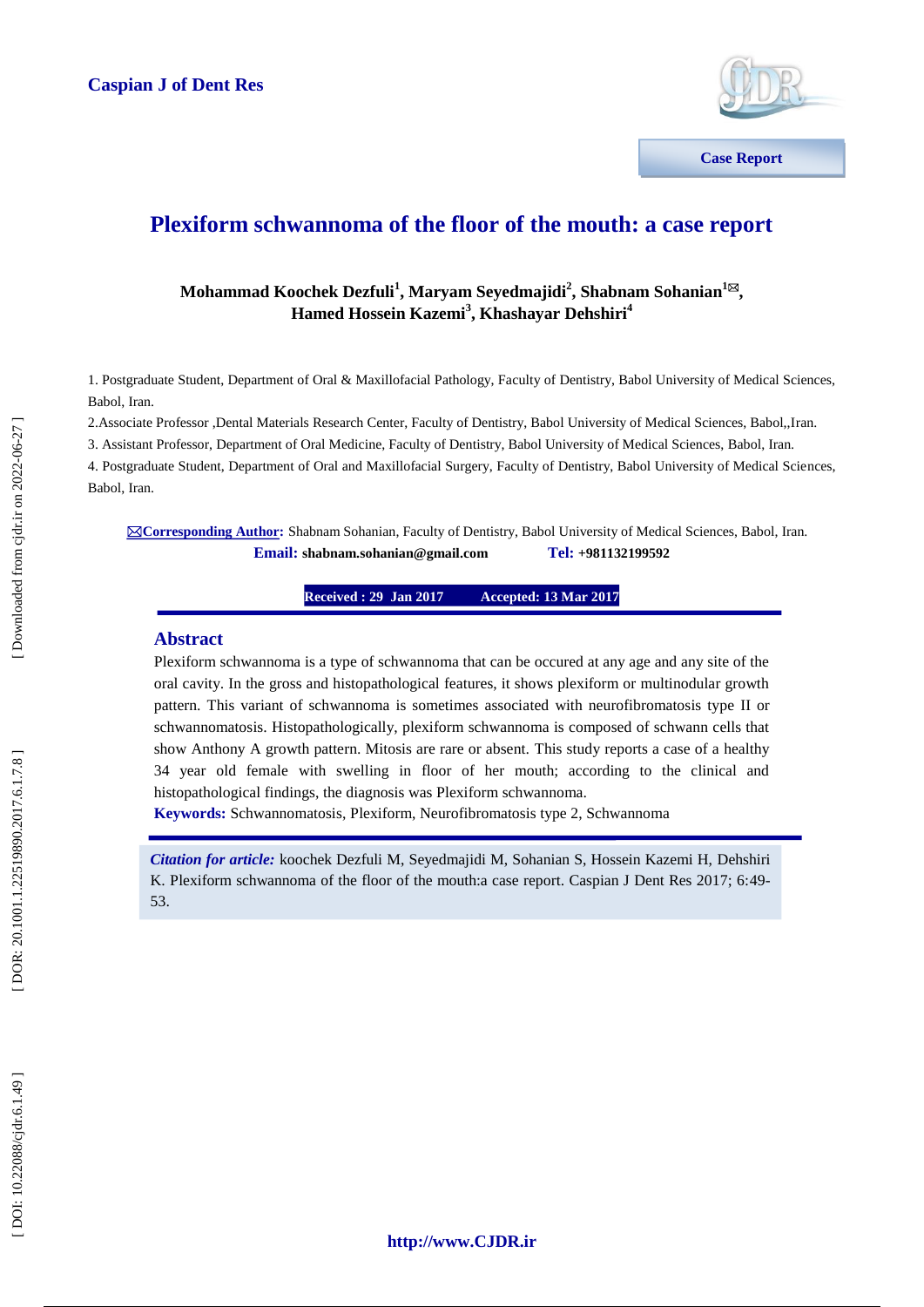

# **شَاًَهای پلکسی فرم در کف دهاى: گسارش هَرد**

**هحود کَچک دزفَلی، هرین سید هجیدی، شبٌن سَهاًیاى ، حاهد حسیي کاظوی، خشایار دهشیری \***

#### **چکیدُ**

شوانومای پلکسی فرم واریانتی از شوانوماست که در هر سنی و هر ناحیه ای از حفره دهان امکان مشاهده ان وجود دارد .این واریانت شوانوما از نظر نمای gross و هیستوپاتولوژی الگوی رشدی پلکسی فرم یا مولتی ندولار نشان داده و گاهی در ارتباط با نـور فیبـرو ماتوزیس تیپ  $\rm{II}$  و یا شوانوماتوزیس دیده میشود. از لحاظ هیستوپاتولوژیکی، شوانومای پلکسی فرم از سلولهای شوان تشکیل شده که الگوی آنتونی A نشان می دهند.میتوز نادر بوده و یا این که اصلاً دیده نمی شود.این مطالعه به گزارش موردی در خانم۳۴ سـاله ی سالم با شکایت از تورم کف دهان می پردازد که بر اساس یافته هـای بـالینی و هیسـتوپاتولوژیک بـرای ایـن ضـایعه، تشـخیص شوانومای پلکسی فرم داده شد.

> **واژگان گلیدی:** شوانوماتوزیس، پلکسی فرم، نورفیبروماتوزیس تیپ ۲، شوانومای ،

**Introduction**<br>**S**chwannoma or neurilemoma is a benign neoplasm with neural origin derived from schwann cells. Head and neck involvement of this neoplasm is 25 -48% and can appear at any age, although the most common site of involvement is the oral cavity, it may be seen in any area of the oral cavity.  $[1-3]$  Histopathologically, there are various types of schwannomas including cellular schwannoma, plexiform schwannoma and reticular (microcytic) schwannoma. [4] Cellular schwannoma mainly consists of spindle cells arranged in storiform or nonspecific pattern. In microcytic variant, cystic structure can be seen. Plexiform schwannoma is rare variant of schwannoma, introduced by Harkin and Redd for the first time in  $1978$  <sup>[5]</sup> and in the gross and histopathological feature, it shows plexiform or multinodular growth pattern.  $[1, 4, 5, 6]$  This variant of schwannoma is sometimes associated with neur[ofibromatosis](http://forum.iransalamat.com/%D8%B3%D8%B1%D8%B7%D8%A7%D9%86%D9%87%D8%A7%DB%8C-%D8%AF%D8%B3%D8%AA%DA%AF%D8%A7%D9%87-%D9%85%D8%BA%D8%B2-%D9%88-%D8%A7%D8%B9%D8%B5%D8%A7%D8%A8-1295/%D8%AA%D9%88%D9%85%D9%88%D8%B1-%D9%87%D8%A7%DB%8C-%D9%85%D8%BA%D8%B2-%D9%88-%D8%A7%D8%B9%D8%B5%D8%A7%D8%A8-%D9%86%D9%88%D8%B1%D9%88-%D9%81%DB%8C%D8%B1%D9%88%D9%85-neurofibromatosis-10972/) type II (NF<sub>2</sub>) or schwannomatosis  $^{[4]}$ ,  $7$ ] and in terms of histopathology, plexiform schwannoma which shows Anthony A growth pattern is composed of schwann cells. Mitosis is rare or absent. Like all types of schwannoma, this tumor is positive for S100 protein. EMA is positive around perineurium briefly.  $[8]$  The purpose of this paper was to introduce plexiform schwannoma in oral cavity of a patient with no particular syndrome and this was very significant.

#### **Case report**

A 34 -year -old female patient with swelling in the floor of the mouth referred to the Oral Medicine Department of Babol University of Medical Sciences. This lesion has been appeared in the floor of the mouth four years ago and its size has gradually increased. In intraoral examination, there was an exophytic mass which was sessile and covered with intact mucosa with the same color. It was  $1/5 \times 1 \times 0/5$  cm<sup>3</sup> lesion in the floor of the mouth on the left side of the midline (figure1). The patient did not have any disorders in submandibular gland. The patient had no marked medical history, but a history of rheumatism.



**Figure 1. Clinical feature**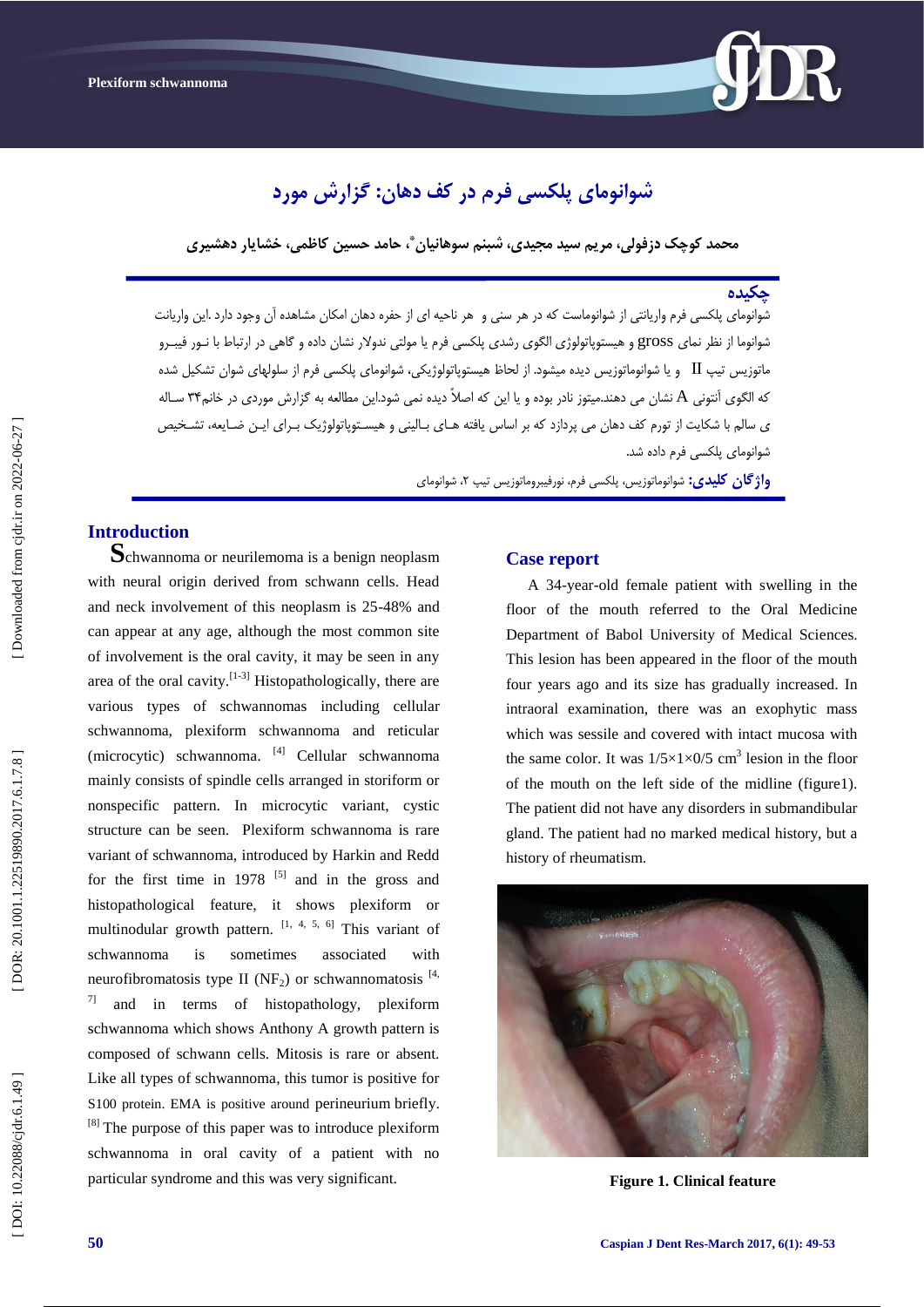

The excisional biopsy was done and fibroma, neurofibroma and lipoma were considered as clinical differential diagnosis. The sample in formalin included a half oval -shaped soft tissue which was firm and white creamy in color. The size was  $1/2 \times 1 \times 0/2$  cm<sup>3</sup> that was solid, uniform, cream -colored and lobular in section. In the microscopic examination, benign neoplastic

proliferation of schwann cells that formed multiple neurological fascicles was observed. Fascicle s have spherical and elliptical structures with storiform pattern. The lesion was unencapsulated but limited and its surface was covered by stratified squamous epithelium of oral mucosa (figure 2). According to the histopathologic view, the diagnosis was plexiform schwannoma.



**Figure 2 . Histopathologic feature, A -multiple neurological fascicle in storiform pattern were covered by stratified squamous epithelium (×10),B -Fasicles had spherical and elliptical structures(×400),C and D -Antoni A pattern(×400)**

#### **Discussion**

Schwannoma or neurilemoma is a benign neoplasm with neural origin derived from schwann cells. This is an encapsulated slow -growing tumor that is usually associated with nerve trunk and appeared as an asymptomatic mass at any age. The most common site for oral schwannoma is the tongue, but it may involve any area of the oral cavity. There are also more intraosseous cases seen in the posterior part of the mandible and in radiography, it is observed as unilocular or multilocular radiolucency. Intraosseous tumors have pain and paresthesia. [1-3] Schwannoma may be a part of an inherited disorder, called neurofibromatosis type  $ll$  (NF<sub>2</sub>). NF<sub>2</sub> is an autosomal dominant inherited disorder related to the mutations in the NF <sup>2</sup>, which is tumor suppressor gene located on the chromosome 22 and produces Merlin protein. It is necessary to mention that the bilateral vestibular nerve schwannoma, progressive sensoneural deafness, dizziness, tinnitus as symptoms of this genetic disorder. Neurofibroma and café -au -lait pigmentations are sometimes seen. Schwannomatosis is another disorder which is associated with the mutation of SMARCB1 on chromosome 22. One of the characteristics of this disorder is multiple painful schwannomas in different areas, but there is not auditory nerve vestibular involvement. [1] Microscopic feature of schwannoma is

DOI: 10.22088/cjdr.6.1.49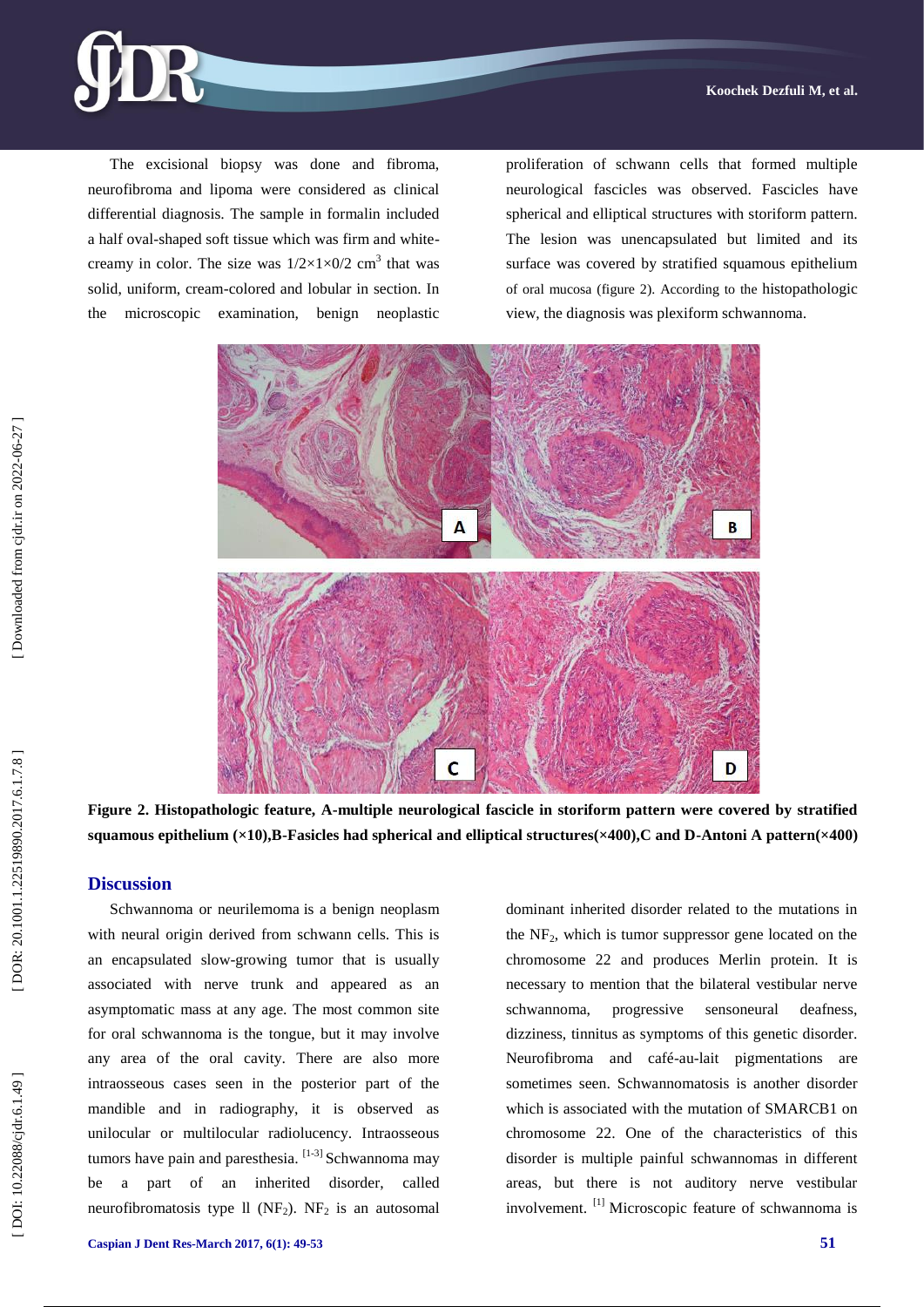

an encapsulated tumor with two types of growth patterns. Antoni A pattern includes the areas of spindle cells organized in palisaded whorls and waves. These cells often surround an acellular eosinophilic zone which is named Vero cay body, representing reduplicated basement membrane and cytoplasmic cellular processes. The other pattern is the so -called Antoni B tissue, consisting of spindle cells haphazardly distributed in a delicate fibrillar microcystic matrix. [1-3] Microscopically, schwannoma is divided into cellular schwannoma, plexiform and reticular (microcytic) types. [4] Plexiform schwannoma is a variant of schwannoma, occurred at any age, but usually involves younger people. Grossly and microscopically, it indicates plexiform or multi-nodular growth pattern. [4, 5] This variant of schwannomas may sometimes associate with neurofibromatosis type II (Nf2) or schwannomatosis.  $\begin{bmatrix} 1, & 4, & 5, & 8 \end{bmatrix}$  Histopathologically, plexiform schwannoma which shows Anthony A pattern is composed of schwann cells. Few mitosis is usually seen or may not exist at all. Like the other types of schwannoma, this tumor is positive for S100 protein. EMA is positive around Perineurium briefly. [4] Rare cases of this type are observed in the literature review.

Nisa et al. reported a 38 -year -old female with 20 year history of a slow -growing tumor on her tongue. There was a family history of hypothyroidism and evaluations of the patient confirmed Hashimoto's disease. In histopathological examination of the lesion, ladder -shaped bundles of positive S100 cells and the diagnosis of plexiform schwannoma were reported. <sup>[9]</sup>

Val -Bernal et al. reported a 19 year -old woman who had a plexiform schwannoma on the preauricular region. The patient had 6 café -au -lait pigmentations on her body and MRI evaluation indicated bilateral tumors on the auditory nerve, which were schwannomas. The patient also had other masses in the spinal cord and large wing of sphenoid that were the signs of neurofibromatosis type II. [10]

In the study of Ali et al two cases of plexiform schwannoma were reported. First patient was a 15-yearold boy with swelling in his right cheek which clearly created facial asymmetry. In intraoral examination, 5 cm palpable swelling was observed in buccal mucosa. [5] MRI evaluation of the patient showed no aggression to maxillary area, orbit, mandible, oropharynx, nasal cavity and surrounding muscles. In the histopathological feature, plexiform schwannoma was diagnosed. The patient had no signs of recurrence after a year and remodeling of the nasomaxillary complex was satisfactory. The second patient was a 46-year-old man with a long -term swelling on the tongue, which had slow and asymptomatic growth. The patient has no disease or syndrome. For the differential diagnosis, granular cell tumor or mucocele was considered, but after histopathological evaluation, a plexiform schwannoma was reported. <sup>[4]</sup> Totally, 57 cases of plexiform schwannoma have been reported in PubMed articles in the whole body, of which 10 cases have been intraorally occurred and our case is the only one which has ever seen in the floor of the mouth since 1994 up to present (Table 1)

| No. | Author                           | Year. | Location                     | <b>Sex</b> | Age |
|-----|----------------------------------|-------|------------------------------|------------|-----|
|     | Krolls et al $^{11}$             | 1994  | Hard palate                  | Female     | 21  |
| 2   | Lobo et al $^{12}$               | 2009  | Lip mucosa                   |            |     |
| 3   | Vera-Sempere et al <sup>13</sup> | 2010  | Mandible                     |            |     |
| 4   | Nisa et al <sup>9</sup>          | 2011  | Tongue                       | Female     | 38  |
| 5   | Kapetanakis et al <sup>14</sup>  | 2012  | Soft palate                  | Female     | 21  |
| 6   | Al-Mahdi et al <sup>15</sup>     | 2012  | Tongue and mandibular region |            | 27  |
| 7   | Lambado et al <sup>6</sup>       | 2013  | Intramaxillary               |            |     |
| 8   | Couto et al $^{17}$              | 2014  | Hard palate                  | Female     | 14  |
| 9   | Ali et al <sup>5</sup>           | 2014  | Buccal mucosa                | Male       | 15  |
| 10  | Ali et al $5$                    | 2014  | Tongue                       | Male       | 46  |
|     | Present case                     | 2017  | Floor of the mouth           | Female     | 34  |

#### **Table 1. Intraoral plexiform schwannoma reported in PubMed since 1994**